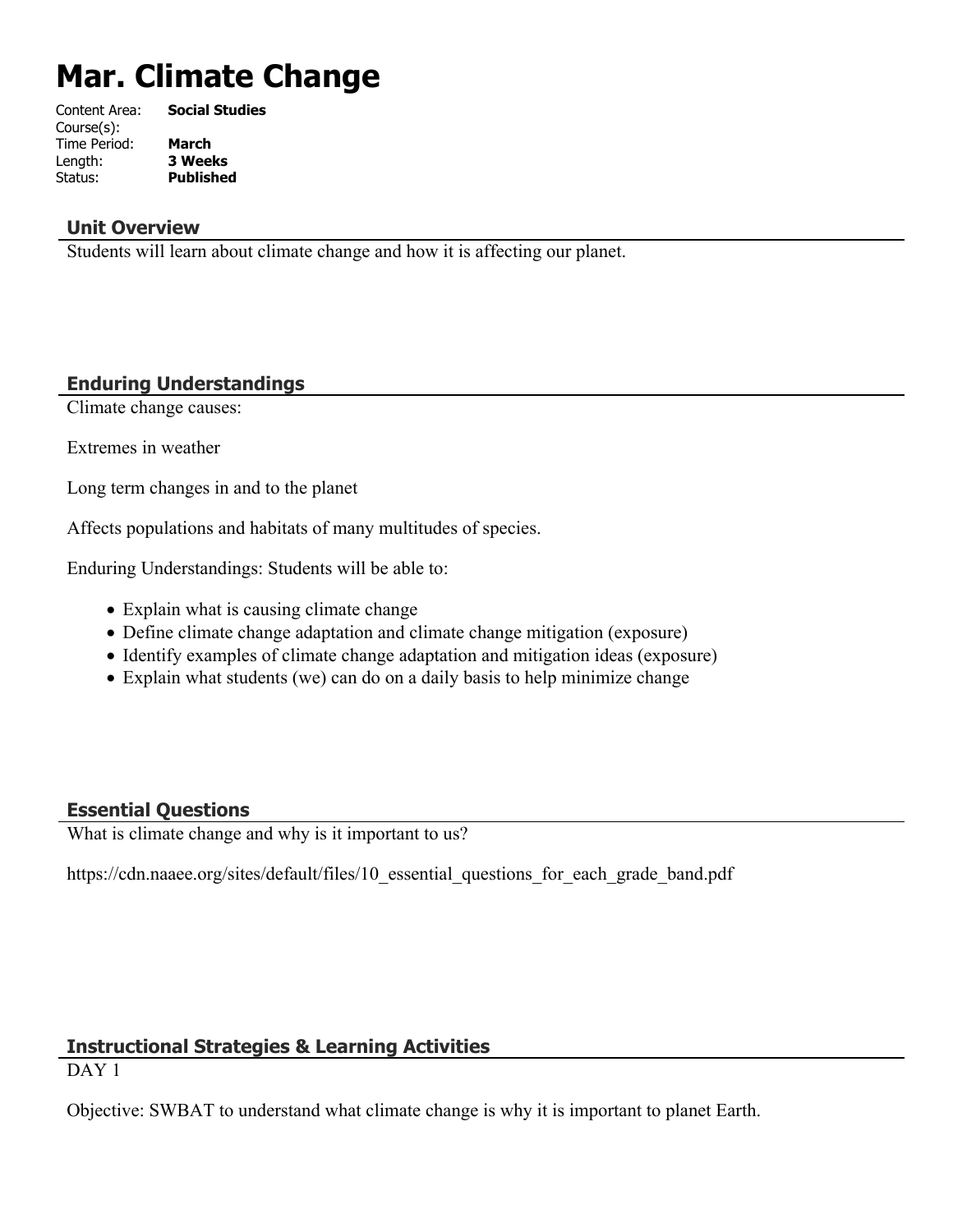Procedure: Students will read booklet as a group, discuss and complete activities.

Materials: "Join the Lorax" Booklet from Energy Star

Differentiation: Provide short single step directions and one-to-one assistance when needed.

Assessment: Booklet activities and discussions

#### DAY<sub>2</sub>

Objective: SWBAT to identify ways in which they can help save our planet.

Procedure: Students will learn to:

- 1. Conserve water by taking short showers and shutting water off when brushing teeth
- 2. Conserve electricity by shutting off lights and unplugging electronics when not in use (adult directed)
- 3. Change to fluorescent bulbs (adult directed)
- 4. Recycle paper, plastic, glass and cans
- 5. Ride your bike instead of taking a car (adult directed)
- 6. Pick up litter (adult directed)
- 7. Don't leave outside doors open longer than necessary
- Materials: "You Can Be An Energy Star! A Who's Guide to Saving Our Planet "

Differentiation: Provide short single step directions and one-to-one assistance when needed.

Assessment: Booklet activities and discussions

# **Integration of Career Readiness, Life Literacies and Key Skills**

| TECH.9.4.2.GCA.1 | Articulate the role of culture in everyday life by describing one's own culture and<br>comparing it to the cultures of other individuals (e.g., 1.5.2.C2a, 7.1.NL.IPERS.5,<br>7.1.NL.IPERS.6). |
|------------------|------------------------------------------------------------------------------------------------------------------------------------------------------------------------------------------------|
| TECH.9.4.2.CT.1  | Gather information about an issue, such as climate change, and collaboratively brainstorm                                                                                                      |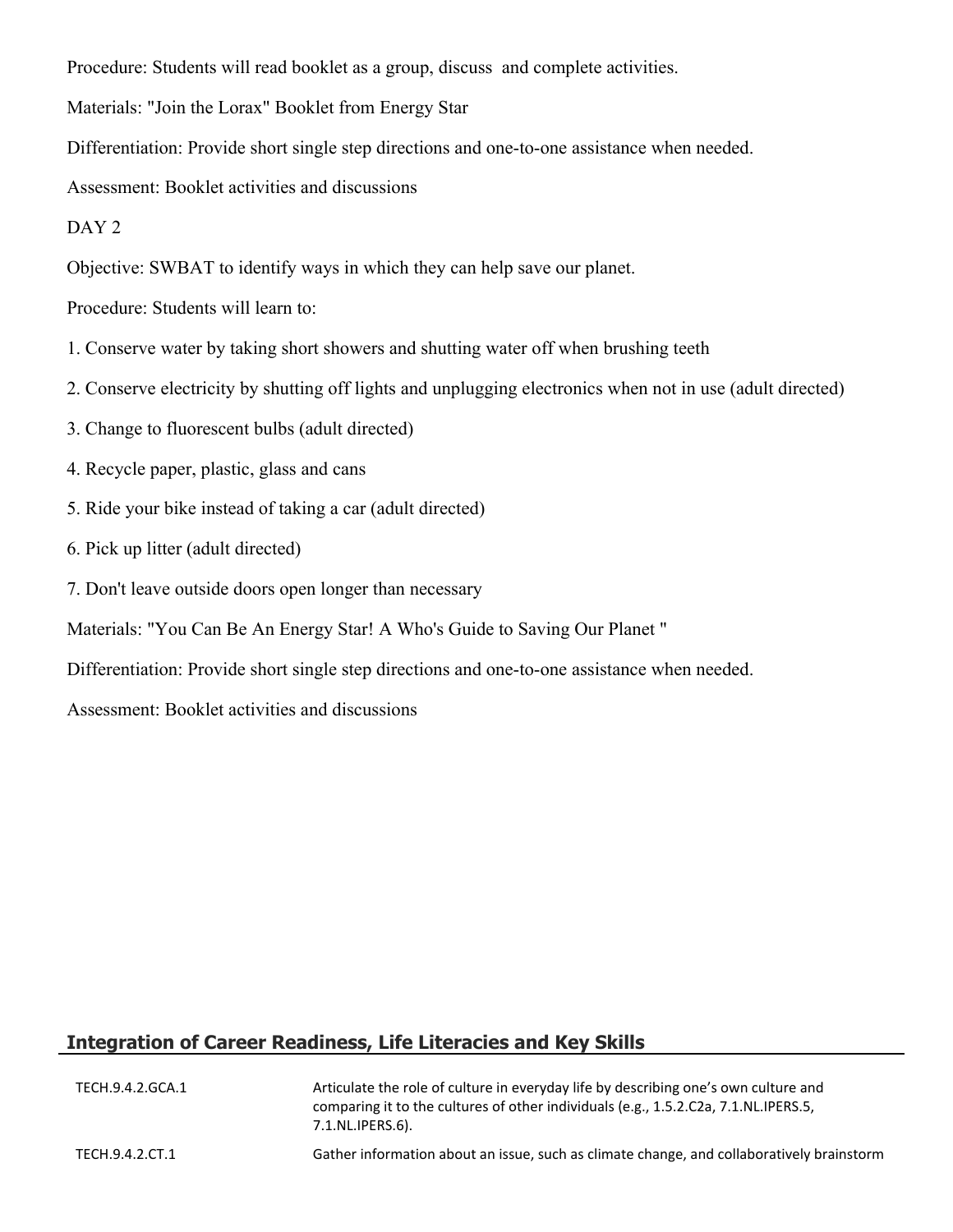|                 | ways to solve the problem (e.g., K-2-ETS1-1, $6.3.2.$ GeoGl.2).                              |
|-----------------|----------------------------------------------------------------------------------------------|
| PFL.9.1.2.CR.2  | List ways to give back, including making donations, volunteering, and starting a business.   |
| TECH.9.4.2.CT.2 | Identify possible approaches and resources to execute a plan (e.g., 1.2.2.CR1b, 8.2.2.ED.3). |
| TECH.9.4.2.CI.2 | Demonstrate originality and inventiveness in work (e.g., 1.3A.2CR1a).                        |

# **Interdisciplinary Connections**

| LA.RI.1.1    | Ask and answer questions about key details in a text.                                                                                                                                       |
|--------------|---------------------------------------------------------------------------------------------------------------------------------------------------------------------------------------------|
| LA.RI.1.3    | Describe the connection between two individuals, events, ideas, or pieces of information<br>in a text.                                                                                      |
| LA.RI.1.4    | Ask and answer questions to help determine or clarify the meaning of words and phrases<br>in a text.                                                                                        |
| LA.RI.1.5    | Know and use various text features (e.g., headings, tables of contents, glossaries,<br>electronic menus, icons) to locate key facts or information in a text.                               |
| LA.SL.1.2    | Ask and answer questions about key details in a text read aloud or information presented<br>orally or through other media.                                                                  |
| LA.RI.1.7    | Use the illustrations and details in a text to describe its key ideas.                                                                                                                      |
| LA.SL.1.3    | Ask and answer questions about what a speaker says in order to gather additional<br>information or clarify something that is not understood.                                                |
| LA.W.1.1     | Write opinion pieces in which they introduce the topic or name the book they are writing<br>about, state an opinion, supply a reason for the opinion, and provide some sense of<br>closure. |
| LA.W.1.8     | With guidance and support from adults, recall information from experiences or gather<br>information from provided sources to answer a question.                                             |
| 1-ESS1-2.3   | Planning and Carrying Out Investigations                                                                                                                                                    |
| 1-ESS1-2.1.1 | Patterns in the natural world can be observed, used to describe phenomena, and used as<br>evidence.                                                                                         |

# **Computer and Design Integration**

|                   | Computer networks can be used to connect individuals to other individuals, places,<br>information, and ideas. The Internet enables individuals to connect with others<br>worldwide. |
|-------------------|-------------------------------------------------------------------------------------------------------------------------------------------------------------------------------------|
| CS.K-2.8.1.2.DA.4 | Make predictions based on data using charts or graphs.                                                                                                                              |
| CS.K-2.8.1.2.NI.2 | Describe how the Internet enables individuals to connect with others worldwide.                                                                                                     |
|                   | Data can be used to make predictions about the world.                                                                                                                               |
| CS.K-2.8.1.2.DA.3 | Identify and describe patterns in data visualizations.                                                                                                                              |
| CS.K-2.8.1.2.CS.1 | Select and operate computing devices that perform a variety of tasks accurately and<br>quickly based on user needs and preferences.                                                 |
|                   | Individuals collect, use, and display data about individuals and the world around them.                                                                                             |
|                   | Computing technology has positively and negatively changed the way individuals live and<br>work (e.g., entertainment, communication, productivity tools).                           |
| CS.K-2.8.1.2.DA.1 | Collect and present data, including climate change data, in various visual formats.                                                                                                 |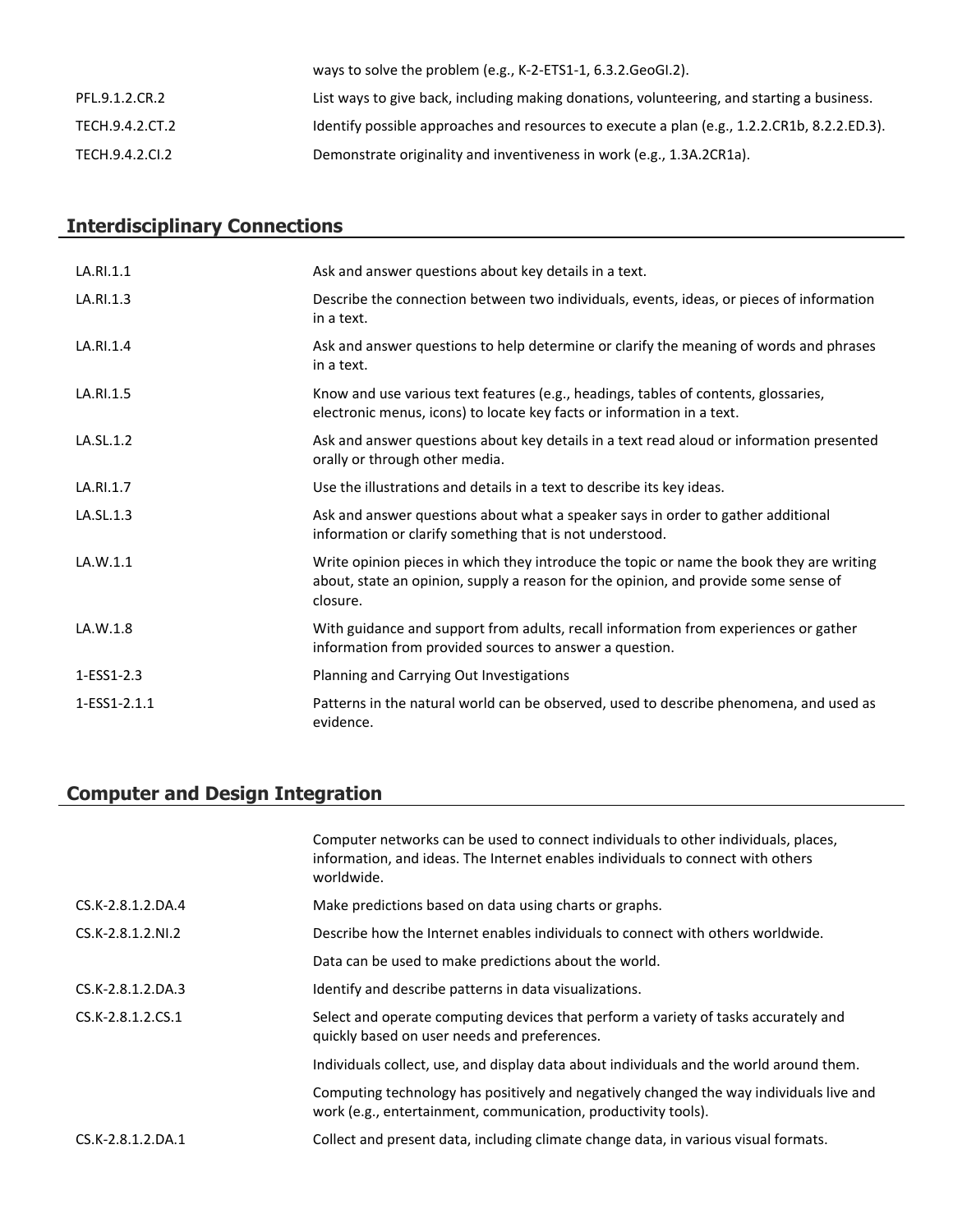## **Differentiation**

- Understand that gifted students, just like all students, come to school to learn and be challenged.
- Pre-assess your students. Find out their areas of strength as well as those areas you may need to address before students move on.
- Consider grouping gifted students together for at least part of the school day.
- Plan for differentiation. Consider pre-assessments, extension activities, and compacting the curriculum.
- Use phrases like "You've shown you don't need more practice" or "You need more practice" instead of words like "qualify" or "eligible" when referring to extension work.
- Encourage high-ability students to take on challenges. Because they're often used to getting good grades, gifted students may be risk averse.
- **Definitions of Differentiation Components**:
	- o Content the specific information that is to be taught in the lesson/unit/course of instruction.
	- o Process how the student will acquire the content information.
	- o Product how the student will demonstrate understanding of the content.
	- o Learning Environment the environment where learning is taking place including physical location and/or student grouping

## **Differentiation occurring in this unit:**

Provide short, single step directions and one-to-one assistance when needed.

Have student repeat directions.

# **Modifications & Accommodations**

Refer to QSAC EXCEL SMALL SPED ACCOMMOCATIONS spreadsheet in this discipline.

# **Modifications and Accommodations used in this unit:**

Provide appropriate modifications and accommodations based on IEP and 504 plans

#### **Benchmark Assessments**

**Benchmark Assessments** are given periodically (e.g., at the end of every quarter or as frequently as once per month) throughout a school year to establish baseline achievement data and measure progress toward a standard or set of academic standards and goals.

#### **Schoolwide Benchmark assessments:**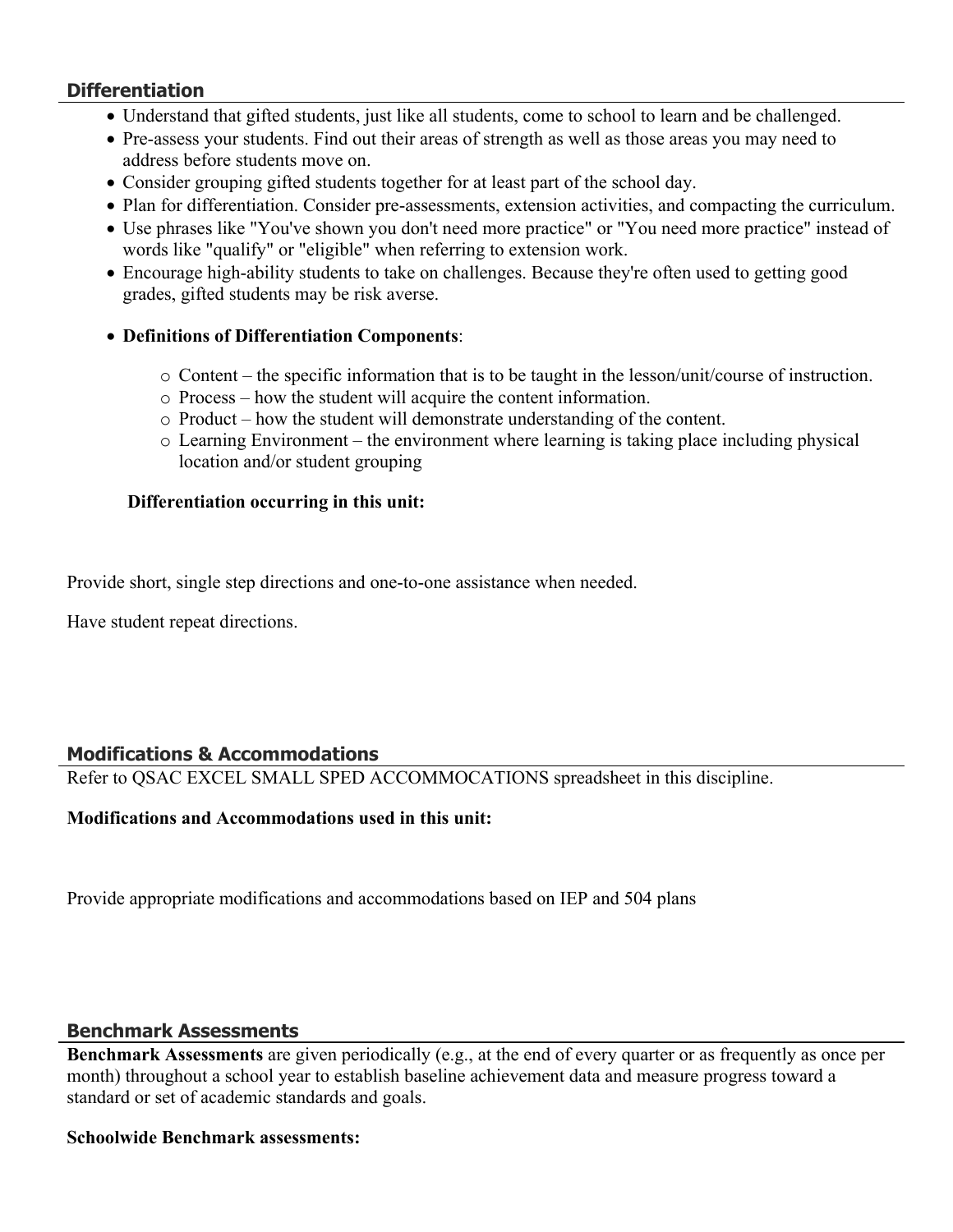Aimsweb benchmarks 3X a year

Linkit Benchmarks 3X a year

DRA

## **Additional Benchmarks used in this unit:**

#### **Formative Assessments**

Assessment allows both instructor and student to monitor progress towards achieving learning objectives, and can be approached in a variety of ways. **Formative assessment** refers to tools that identify misconceptions, struggles, and learning gaps along the way and assess how to close those gaps. It includes effective tools for helping to shape learning, and can even bolster students' abilities to take ownership of their learning when they understand that the goal is to improve learning, not apply final marks (Trumbull and Lash, 2013). It can include students assessing themselves, peers, or even the instructor, through writing, quizzes, conversation, and more. In short, formative assessment occurs throughout a class or course, and seeks to improve student achievement of learning objectives through approaches that can support specific student needs (Theal and Franklin, 2010, p. 151).

#### **Formative Assessments used in this unit:**

Discussions and activity pages

#### **Summative Assessments**

**Summative assessments** evaluate student learning, knowledge, proficiency, or success at the conclusion of an instructional period, like a unit, course, or program. Summative assessments are almost always formally graded and often heavily weighted (though they do not need to be). Summative assessment can be used to great effect in conjunction and alignment with formative assessment, and instructors can consider a variety of ways to combine these approaches.

#### **Summative assessments for this unit:**

Discussions and activity pages